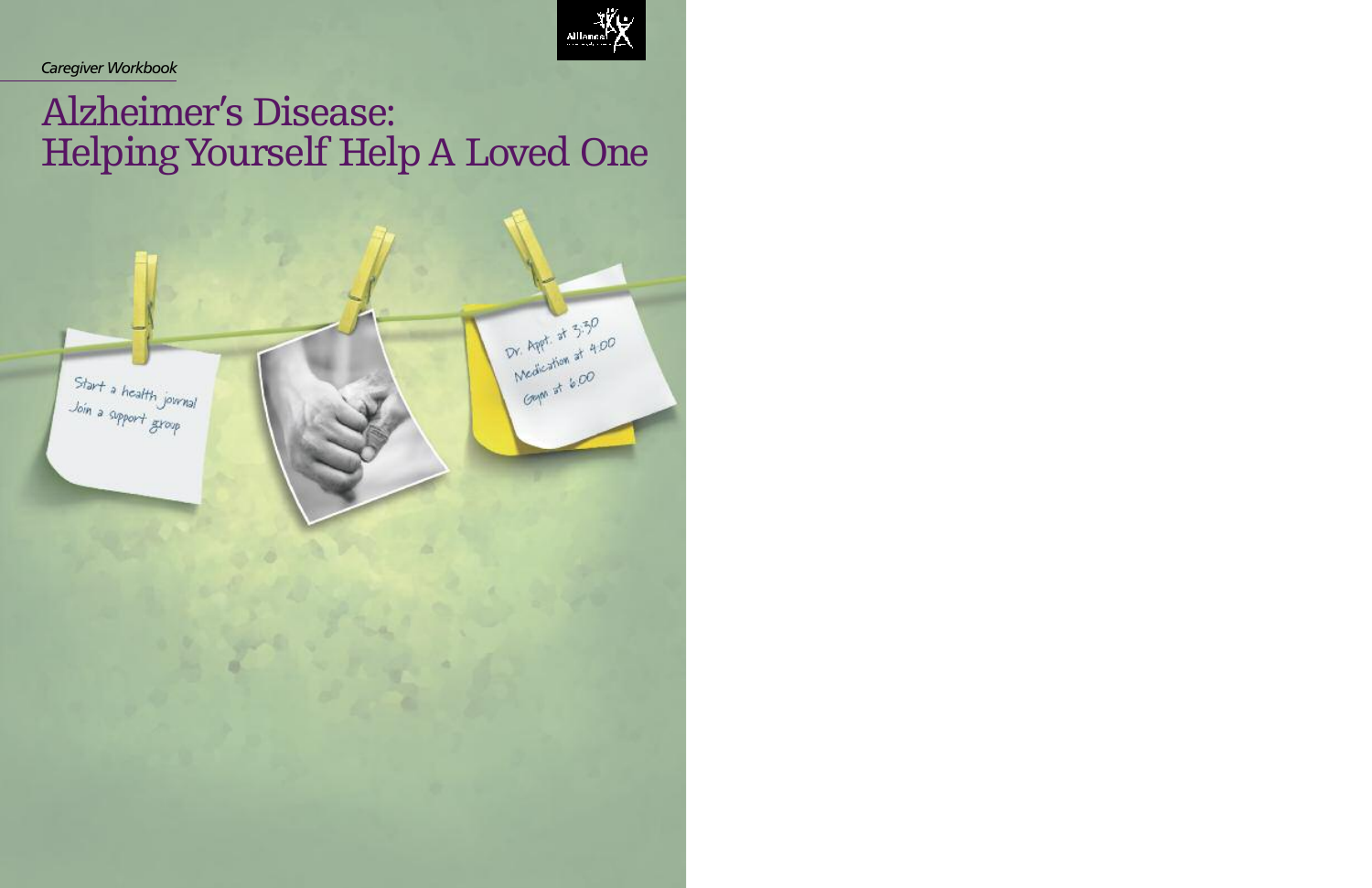**As a caregiver you have so many things to do and think about, and most likely not enough time to do everything.** This workbook is designed to help you stay organized and get the information you need to take care of your loved one and yourself.

This workbook includes information and tools on preparing for health care appointments, making your home safe for your loved one, organizing legal and financial information, finding time for yourself, and more. Each section includes suggestions on how to use the worksheet or tool—but keep in mind that you can personalize this workbook to fit your needs.You may want to make copies of the worksheets and keep them in a binder with medical records and other important information. If you need blank copies, you can find them at *www.agingresearch.org*. Once you have a binder or other organizational tool, keep it in an easyto-find place so that others can get the information if you are not there.

As medical records, financial information, and medications start adding up, it's helpful to have one place to keep all of this information.Time is precious for both you and your loved one. Spending less time trying to find lost papers and getting ready for doctor's appointments gives you more time with your loved one and makes it easier to schedule time for yourself. Keeping track of your loved one's health and preparing for appointments will also help get your loved one the best care possible. We hope that this workbook will make your very important job as a caregiver a little bit easier.

# Alzheimer's Disease: Helping Yourself Help A Loved One

| Preparing for Health Care Appointments 4 |  |
|------------------------------------------|--|
| Organizing a Medication List 6           |  |
| Getting Involved in Clinical Trials. 8   |  |
| <b>Caring For Your Loved One</b>         |  |
|                                          |  |

### *Caregivers Workbook*

For The Alliance<br>for Aging Research

www.agingresearch.org

### Table of Contents

### *Treating Alzhemier's Disease*

| <b>TVIORITY TOUT TIOTING SUIG</b> TELL FELL FELL FELL FELL TO |  |  |  |  |  |  |  |  |  |
|---------------------------------------------------------------|--|--|--|--|--|--|--|--|--|
| Financial & Legal Planning 12                                 |  |  |  |  |  |  |  |  |  |

### *Caring For Yourself*

|--|--|--|--|--|--|--|--|--|--|--|--|--|--|--|--|--|--|--|--|--|

### *Resources*

| Forming Your Support Network 16 |  |  |
|---------------------------------|--|--|
|---------------------------------|--|--|

### Caregiver stories are taken from:

*Lessons Learned: Shared Experiences in Coping.* Participants of Duke University Alzheimer Support Groups, Edna L. Ballard, and Cornelia M. Poer. 1999. Durham, NC: Duke University Medical Center.

*"I think this would have been so much easier if someone had told me earlier on what to expect, what I could do, what I shouldn't try. Maybe they did and I didn't hear."*

– Mr. Russell *Lessons Learned— Shared Experiences in Coping*

Made possible by <sup>a</sup> grant from Novartis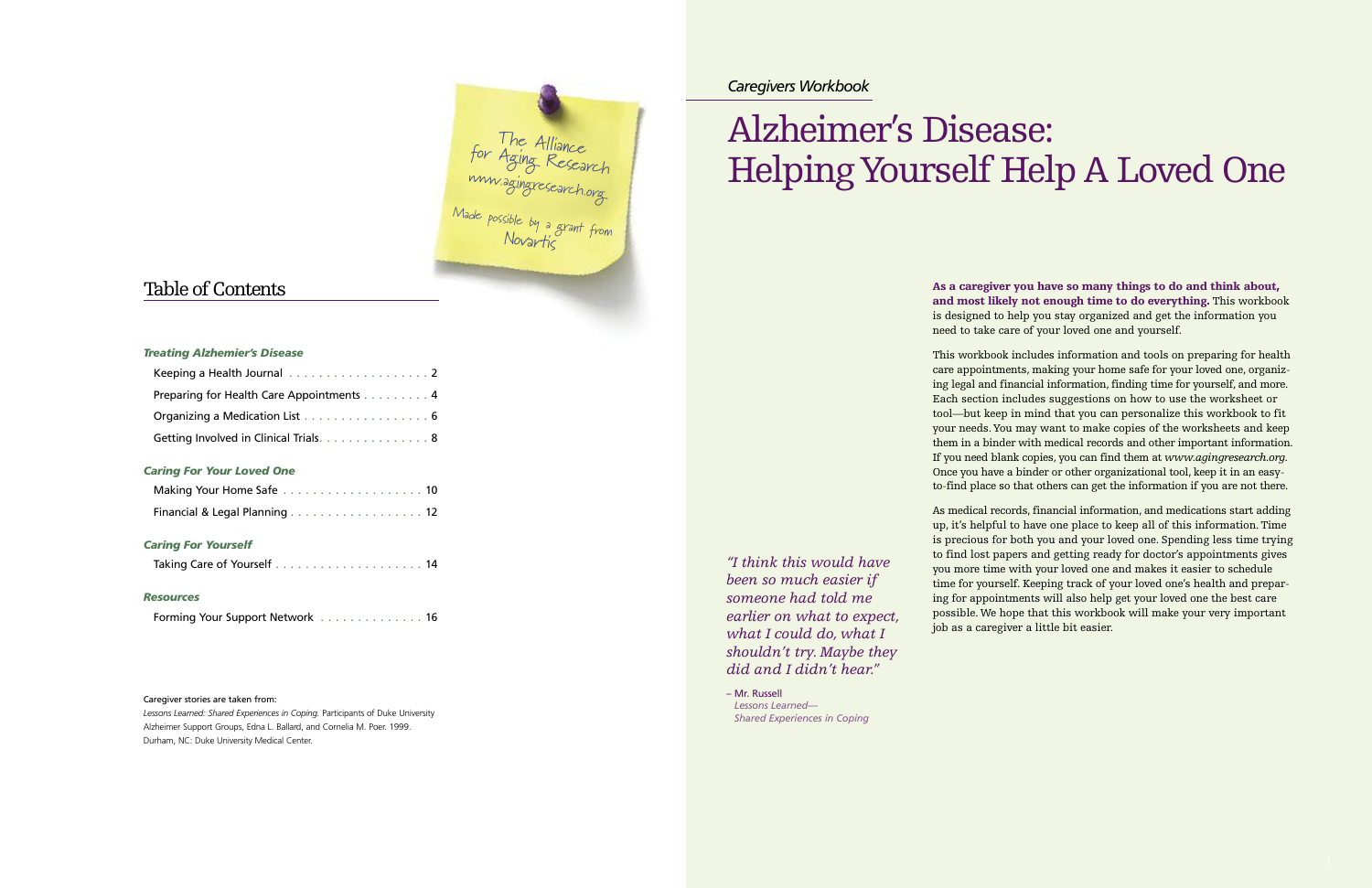3/ 6/08  $2:15$ pm Suddenly unable to walk with out assistance Lasted until bedtim bedtime Regained<br>the next his ability to m e next o rning **Date Tim e He alth e v e nt or ch a n g e in ph ysical or e** <u>بع</u> **otio n al h e alth Le n gth of e v e nt or ch a n g e Oth er n otes Lo ved** Alzheimer's Disease: Helping Yourself Help a Loved One<br>
Health Journal<br>
The although the property of the property of the property of the particle of the particle of the particle of<br>
Length of the particle of the particle o

*Feel free to make copies of this worksheet. You may also print new copies at www.agingresearch.org.* 3

walk

|  |  |  | <b>End Date:</b>            |
|--|--|--|-----------------------------|
|  |  |  | Start Date of Journal Page: |
|  |  |  | Journal Page #:             |

Your insights are <sup>a</sup> valuable tool for your loved one's health care team, so try to be as detailed as possible with each entry.

## <span id="page-2-0"></span>Keeping a Health Journal

### **`It's useful to keep a health journal so you can ensure that your loved one's health care team is able to provide the best care possible.** By

keeping track of day-to-day health information that only you may observe, you can provide valuable information to your loved one's health care team. A journal makes it easy to record information about Alzheimer's disease and other conditions your loved one may have, so you can make the most of your time at appointments and be sure not to forget anything.

You may want to keep a health journal in a separate notebook, or use the worksheet on the following page. For each entry, be sure to include the date, time and length of each event. Recording these will show any daily patterns or changes in behavior and symptoms. Since your loved one's health care team may want to make copies of your journal pages, write down dates and page numbers so you can keep the pages organized.

Your insights are a valuable tool for your loved one's health care team, so try to be as detailed as possible with each entry. All patients exhibit different symptoms, so it's important for you to keep a personalized record of which symptoms your loved one experiences. Remember that it may not be easy to write about what your loved one is going through, but your perspective is unique and important.

*"Now that I've done this for three years, there's so much I would do differently. I would be more patient. I would be easier on myself. I would let go—of old ideas, old expectations, old ways of doing things. I would bury shoulda, woulda, oughta, coulda. I would learn to appreciate the present. It was when I compared where we are, what we have, what he can do with the past that I got into trouble."*

*– Alyce A. Lessons Learned—Shared Experiences in Coping*

# Health Journal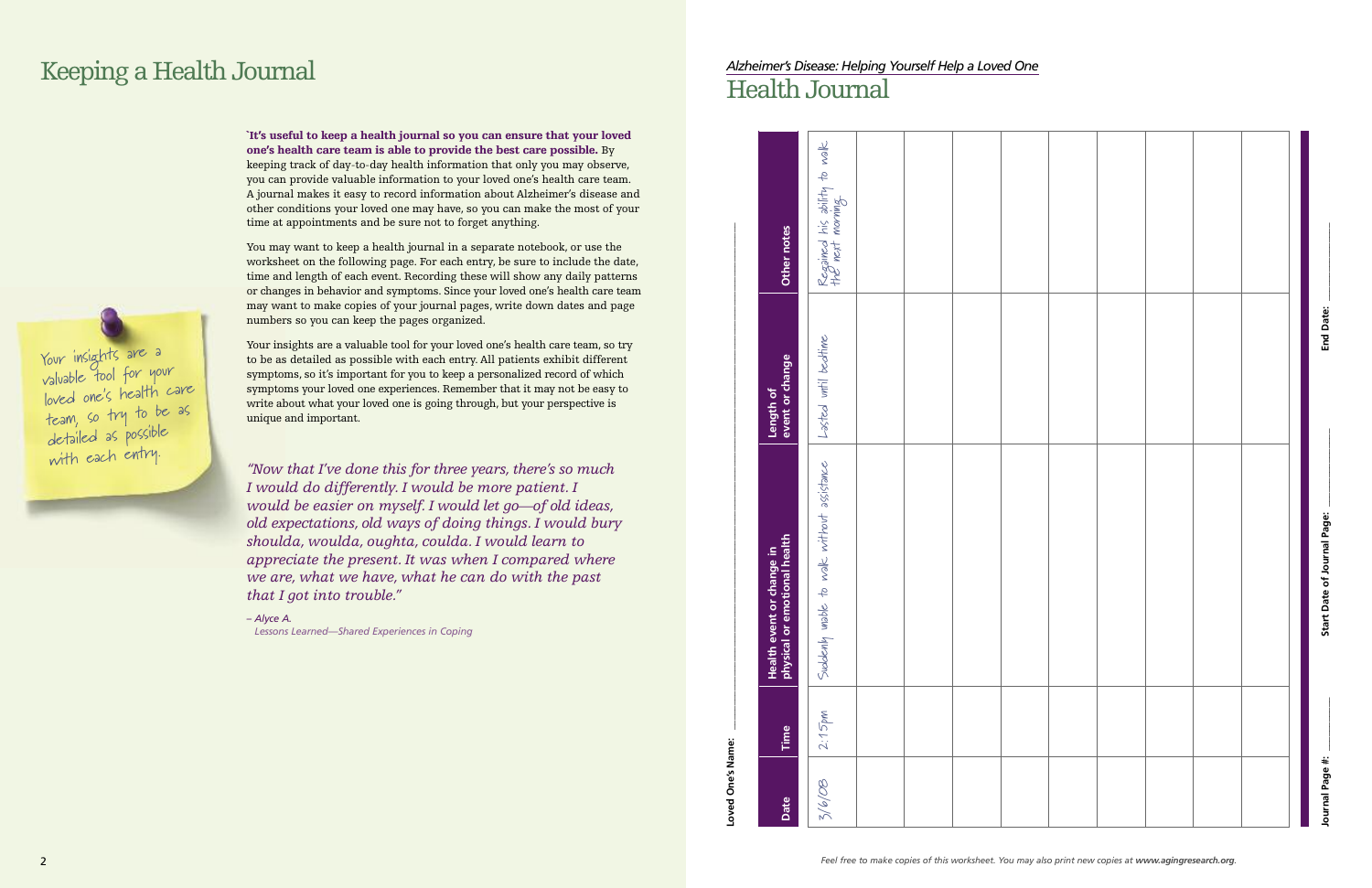|                                                              | Alzheimer's Disease: Helping Yourself Help a Loved One<br><b>Health Care Appointment Form</b> |  |  |
|--------------------------------------------------------------|-----------------------------------------------------------------------------------------------|--|--|
|                                                              |                                                                                               |  |  |
|                                                              |                                                                                               |  |  |
| Questions for health care provider:<br>(fill out in advance) |                                                                                               |  |  |
|                                                              |                                                                                               |  |  |
|                                                              |                                                                                               |  |  |
|                                                              |                                                                                               |  |  |
|                                                              |                                                                                               |  |  |
| <b>Answers:</b><br>(fill out at appointment)                 |                                                                                               |  |  |
|                                                              |                                                                                               |  |  |
|                                                              |                                                                                               |  |  |
|                                                              |                                                                                               |  |  |
|                                                              |                                                                                               |  |  |
|                                                              |                                                                                               |  |  |
|                                                              |                                                                                               |  |  |
|                                                              |                                                                                               |  |  |
| <b>Notes/Additional questions:</b>                           |                                                                                               |  |  |
|                                                              |                                                                                               |  |  |
|                                                              |                                                                                               |  |  |

Write down any questions you have for the health care provider. It can be very frustrating to remember a question after you leave. Put your questions in order by importance in case there isn't enough time to ask all of them. Doing this also creates a record of your loved one's treatment and medical history.

*Feel free to make copies of this worksheet. You may also print new copies at www.agingresearch.org.*

Communication between you and your loved one's health care team is important.

# <span id="page-3-0"></span>Preparing for Health Care Appointments

### **Taking your loved one to health care appointments may become difficult at**

**times.** If you prepare for appointments by writing down questions and scheduling the appointment at a good time for your loved one, you can make sure the appointment goes as smoothly as possible. Use the worksheet on the following page to record information about the appointment so it's all in one place.

### *Scheduling the Appointment*

Try to schedule the appointment for a time of day when your loved one is calm and alert.You may want to ask the office staff what time of day is the least crowded since a lot of people may make your loved one agitated or stressed.

### *Preparing for the Appointment*

### *Getting to the Appointment*

If your loved one worries about medical appointments, you may want to wait to tell them about the appointment until the day of. Be positive and straight-forward when you do tell them—you may want to tell them it's just a checkup to reduce anxiety.Try not to show any negative emotions that you are having since Alzheimer's patients are very sensitive to others' feelings. Once there, try not to leave your loved one alone—if you anticipate that you will need to talk with the doctor separately, ask someone to come along to sit with your loved one.

### *During the Appointment*

Communication between you and your loved one's health care team is important, and you should feel like you clearly understand everything about your loved one's medical care. By taking notes and reading back anything you are uncertain of, you can clarify things such as unfamiliar words, and ask any further questions that you may have. At the end of the appointment, write down the date, time, and health care provider for the next one.

### *After the Appointment*

You may want to discuss the appointment with your loved one. Ask how he/she felt about the visit. It's good to stay positive about the doctor and visit when possible.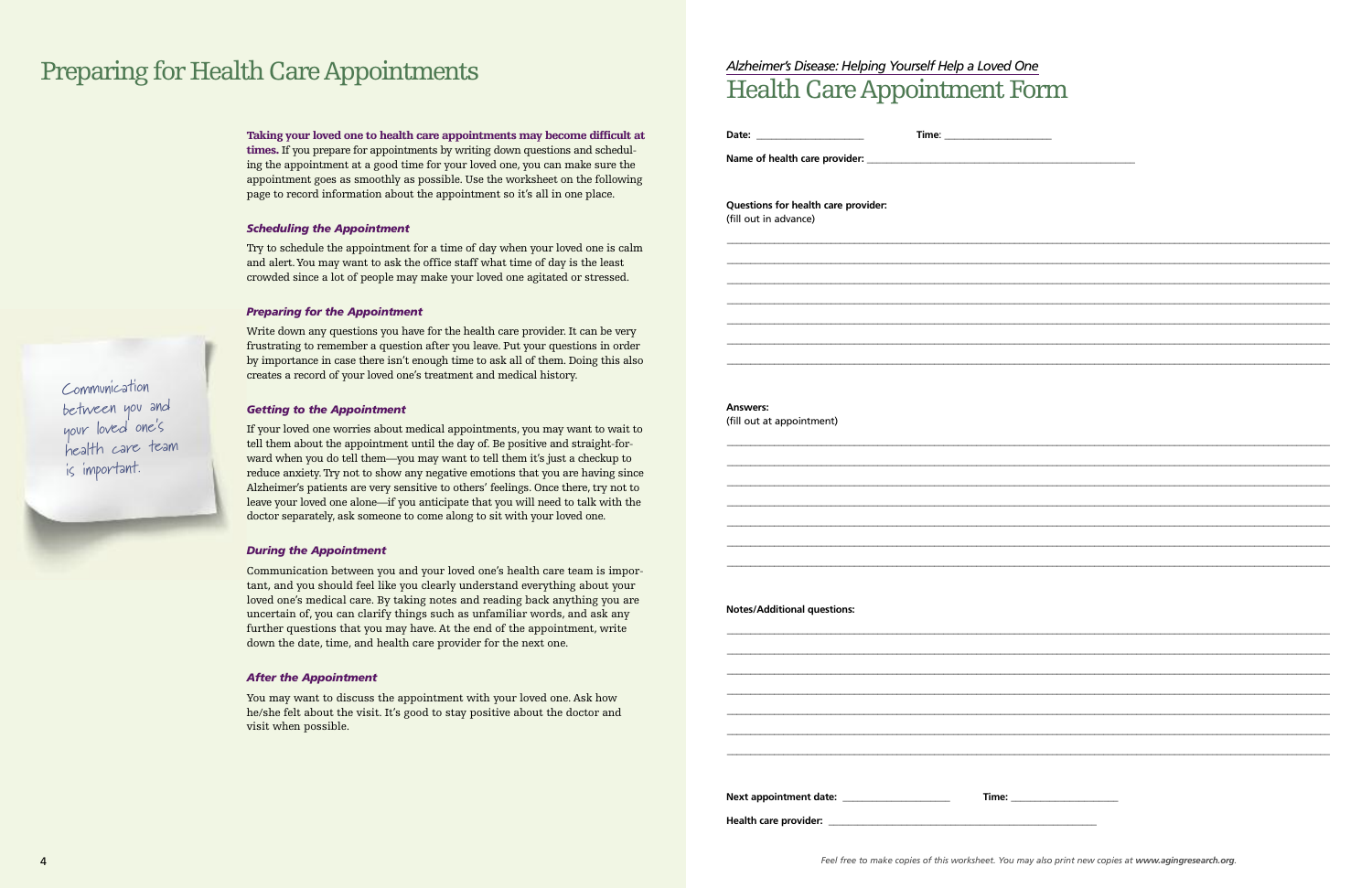### *Alzheimer's Disease: Helping Yourself Help a Loved One* Medication List

*Feel free to make copies of this worksheet. You may also print new copies at www.agingresearch.org.*

| <b>Medication</b>    | Reason<br>Prescribed | Date<br>Prescribed | Prescribing<br>Physician | Dosage | Directions/<br>Potential<br>Side Effect | Changes | Other notes |
|----------------------|----------------------|--------------------|--------------------------|--------|-----------------------------------------|---------|-------------|
|                      |                      |                    |                          |        |                                         |         |             |
|                      |                      |                    |                          |        |                                         |         |             |
|                      |                      |                    |                          |        |                                         |         |             |
|                      |                      |                    |                          |        |                                         |         |             |
|                      |                      |                    |                          |        |                                         |         |             |
|                      |                      |                    |                          |        |                                         |         |             |
|                      |                      |                    |                          |        |                                         |         |             |
|                      |                      |                    |                          |        |                                         |         |             |
|                      |                      |                    |                          |        |                                         |         |             |
|                      |                      |                    |                          |        |                                         |         |             |
|                      |                      |                    |                          |        |                                         |         |             |
| Medication allergies |                      |                    |                          |        |                                         |         |             |
|                      |                      |                    |                          |        |                                         |         |             |

details like dosage and special instructions.

\_\_\_\_\_\_\_\_\_\_\_\_\_\_\_\_\_\_\_\_\_\_\_\_\_\_\_\_\_\_\_\_\_\_\_\_\_\_\_\_\_\_\_\_\_\_\_\_\_\_\_\_\_\_\_\_\_\_\_\_\_\_\_\_\_\_\_\_\_\_\_\_\_\_\_\_\_\_\_\_\_\_\_\_\_\_\_\_\_\_\_\_\_\_\_\_\_\_\_\_\_\_\_\_\_\_\_\_\_\_\_\_\_\_\_\_\_\_\_\_\_\_\_\_\_\_\_\_\_\_\_\_\_\_\_\_\_\_\_\_\_\_\_\_

This list will make it easier to remember

## <span id="page-4-0"></span>Organizing a Medication List

**Your loved one may take many medications for Alzheimer's disease and other health conditions.** Keeping track of them helps the health care team make sure the medications are working well together and find possible drug interactions. If you feel that a medication isn't working, or have questions about side effects, don't be afraid to speak up.

You can use the medication list on the following page to keep all of the information about your loved one's medications in one place. In this list, include all supplements, vitamins, prescribed medications, over-the-counter medications, and alternative medications. Bring it with you to all of your loved one's health care appointments, and when you go to the pharmacy.This list will not only be important to your loved one's health care team, but it will make it easier to remember details like dosage and special instructions.

It's also important for your loved one to take medications at the same time each day. A weekly dispenser in a convenient location can make this easier. Because of the effects of Alzheimer's disease, don't let your loved one be responsible for taking the medications.

#### *Use the Medication List to Record:*

- The name of the medication
- The reason the medication was prescribed (Alzheimer's disease, heart disease, pain, etc.)
- The date it was prescribed
- The physician or health care provider who prescribed it
- Dosage instructions
- Other directions for taking the medication (e.g."Take with food") and side effects to watch out for
- Changes to the medication such as a new dosage or instructions to stop taking the medication
- Other important notes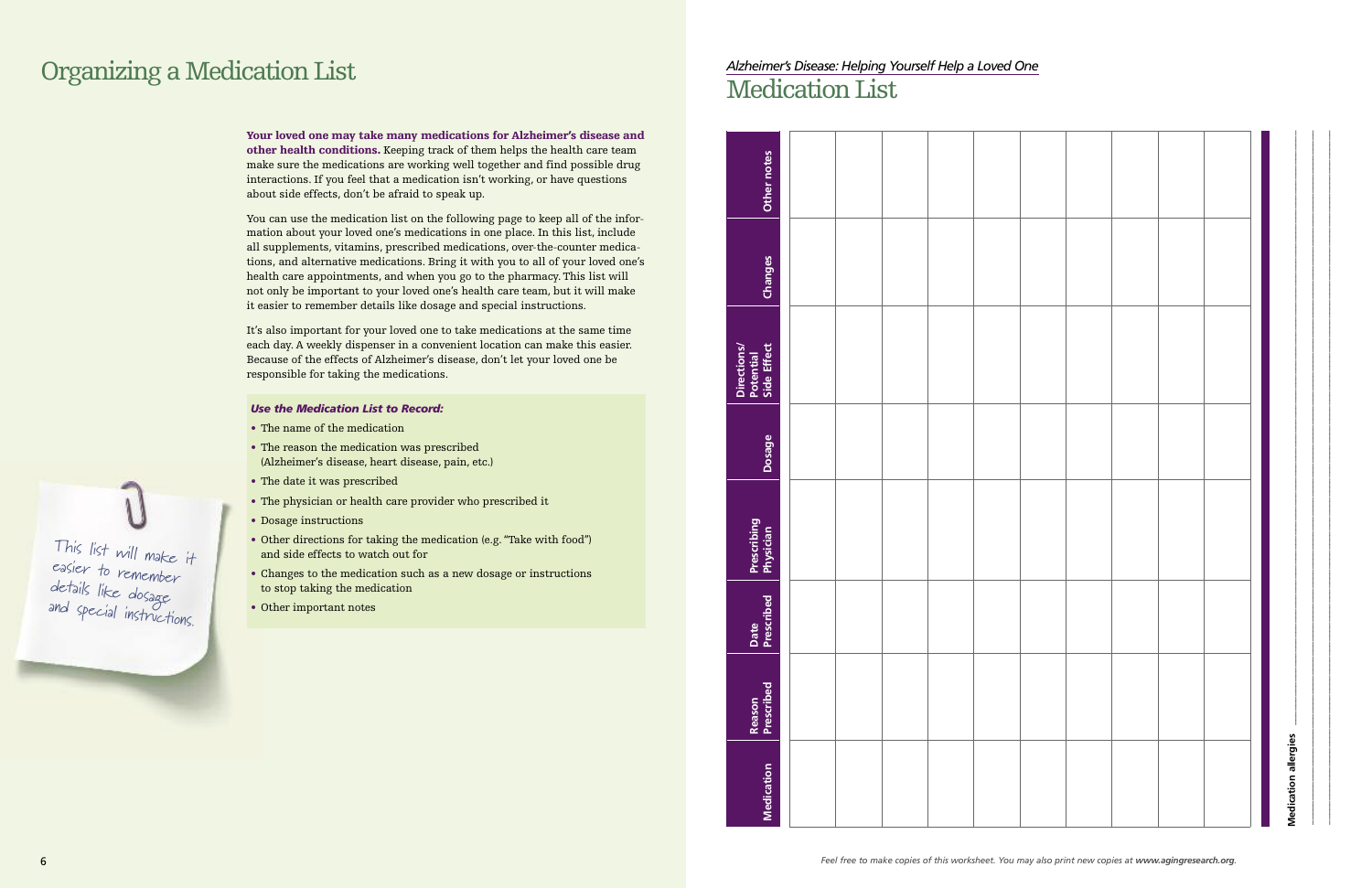### *Alzheimer's Disease: Helping Yourself Help a Loved One* Clinical Trial Information

*Feel free to make copies of this worksheet. You may also print new copies at www.agingresearch.org.*

If you haven't already, you may want to consider enrolling your loved one in a clinical trial.

| Date Found: <u>_____________________</u> |  |
|------------------------------------------|--|
|                                          |  |
|                                          |  |
|                                          |  |
|                                          |  |
|                                          |  |
|                                          |  |
|                                          |  |
|                                          |  |
|                                          |  |
|                                          |  |
| Notes:                                   |  |
|                                          |  |
|                                          |  |
|                                          |  |
|                                          |  |
|                                          |  |
|                                          |  |
|                                          |  |
|                                          |  |
|                                          |  |
|                                          |  |

# <span id="page-5-0"></span>Getting Involved in Clinical Trials

### **While there is no cure for Alzheimer's disease, there are drugs that may**

**improve or stabilize symptoms.** New drugs are also under development that offer hope for Alzheimer's patients, and clinical trials test whether these treatments are safe and effective. If you haven't already, you may want to consider enrolling your loved one in a clinical trial.

### *Reasons to Consider a Clinical Trial*

### **Advancing Treatments**

Clinical trials are needed to advance potential treatments that could help thousands of people. Even if the clinical trial does not provide the results that researchers were hoping for, they can give important information that may influence future treatments.

### **Participant Health**

Participants in clinical trials usually do slightly better than people in a similar stage of the disease who are not in the trial, even if the treatment doesn't work as well as expected.This may be because of the high quality of care that the participants receive during the studies. Participation can also help the patient feel useful and may ward off depression.

### **Access to New Treatments**

Clinical trials provide access to potential treatments that participants could not otherwise receive.

Even though there are benefits to participating in clinical trials, there could also be some risks. When doing your research, look at the pros and cons of each and be fully informed before you make any decisions. It is important that your loved one agrees to participate.

The following worksheet is a log that can help you keep track of clinical trials you find. If your loved one decides to participate, you can use the *Health Care Appointment Form* in this workbook to keep track of information from each appointment.

The resources below can help you find more information on clinical trials. Check back often because new opportunities may be added. Keep in mind that your health care providers are also an excellent source of information.

- **Alzheimer Research Forum:** *www.alzforum.org/dis/tre/drc/default.asp*
- **CISCRP:** *www.searchclinicaltrials.org* OR 1 (888) CISCRP3
- **Byrd Institute:** *www.byrdinstitute.org/clinic/trials.aspx* OR 1 (866) 700-7773
- **National Institutes of Health:** *www.clinicaltrials.gov*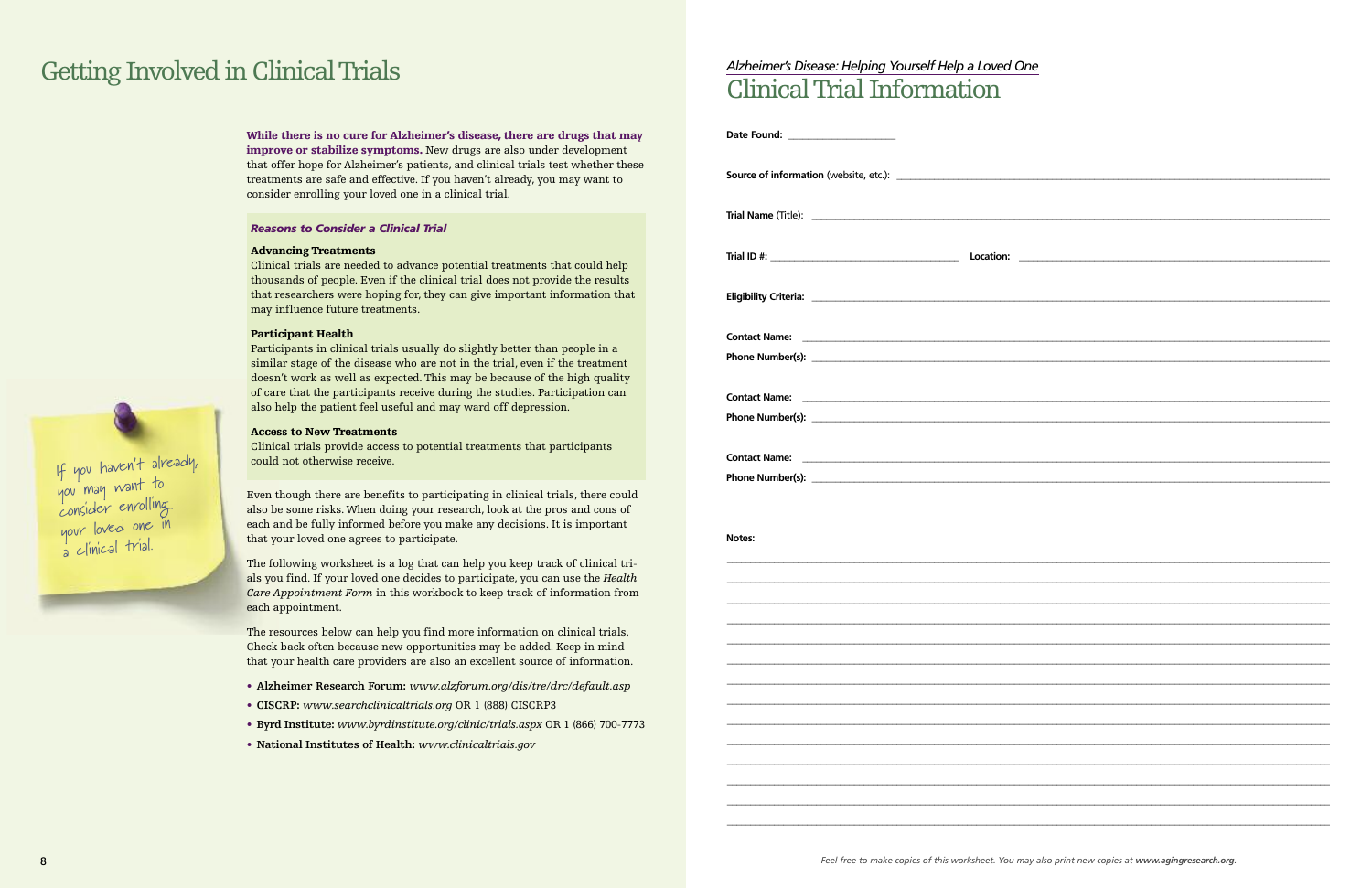Try to maintain <sup>a</sup> balance between making your home safe, and having it suit your needs.

#### **General Safety**

- ❏ Place a list of emergency numbers near every phone; use an answering machine since your loved one may not be able to take messages when you're not there.
- ❏ Avoid extension cords if possible. Secure the one's you use to the floor or wall.
- ❏ Cover electrical outlets with childproof plugs.
- ❏ Make sure rooms are well-lit and use night-lights throughout the house.
- ❏ Securely carpet stairways if possible and make sure handrails extend to all steps.
- ❏ Lock medications and alcohol away in cabinets.
- ❏ Keep matches and lighters out of reach.
- ❏ Avoid clutter, such as newspaper, which could be tripping hazards.
- ❏ Put away plastic bags, because of choking or suffocating hazards.
- ❏ Get rid of poisonous plants—check with your local nursery for details.
- ❏ Password-protect your computer and Internet access.
- ❏ Keep fish tanks out of reach.
- ❏ Remove throw rugs, or secure them to prevent slipping.
- ❏ Consider an ID bracelet for your loved one. Many cities offer bracelets that include locating devices so you can find your loved one if they wander off.

### *Alzheimer's Disease: Helping Yourself Help a Loved One* Home Safety Checklist

### **Kitchen**

- ❏ Place childproof door latches on drawers and cabinets with dangerous items such as knives, scissors, matches, and cleaning products.
- ❏ Install an automatic shut-off switch for the stove or remove stove knobs.
- ❏ Dismantle the garbage disposal if your loved one may place foreign objects, or even their hands, in the disposal.

### **Bedrooms**

- ❏ Use an intercom device to alert you of calls for help from your loved one.
- ❏ Do not use space heaters, and try to keep fans out of reach.
- ❏ Consider a bed that can be electronically raised or lowered to the floor.

### **Bathroom**

- ❏ Don't leave your loved one alone if they are severely impaired.
- ❏ Remove the bathroom lock so your loved one doesn't get locked inside.
- ❏ Use a non-skid product on the bathtub/shower floor to prevent slipping
- ❏ Use bathroom carpeting to prevent slipping.
- ❏ Install handrails by the toilet seat and in the bathtub/shower.
- ❏ Use a foam faucet cover to prevent serious injury if your loved one falls.
- ❏ Set the water heater at 120˚ or lower to avoid scalding water.

### <span id="page-6-0"></span>Making Your Home Safe

**Alzheimer's disease progresses differently in everyone, but eventually it will affect your loved one's independence.** The typical home environment may become unfamiliar and dangerous, but there are steps you can take to make the home less stressful.

Use the checklist on the following page to make sure that your loved one's residence is safe. If your loved one lives in your home, some of these changes may be inconvenient or undesirable to your personal taste.Try to maintain a balance between making your home safe, and having it suit your needs. Set aside a room or area of your home that is just for you, so you can arrange things they way you'd like them. If your home has more than one story, to reduce the risk of falls you may want to consider moving to a single-story home or arranging living quarters on the ground floor.

It may not be necessary to make all of these changes immediately. If you decide to wait on some, write a note on your calendar to check back later and re-evaluate whether you should take additional steps. Also, if you need help making these changes, ask family or friends or reach out to a local Alzheimer's community service organization for help.

#### *Leaving Your Loved One Alone*

As your loved one becomes less independent, you will have to decide whether he/she can be left alone. While home alone, an emergency situation could arise that your loved one is not capable of handling. Ask yourself the following questions. If you answer yes to any of them, you may want to bring this issue to the attention of your loved one's health care provider.

#### **Does your loved one:**

- Wander and forget where he/she is?
- Not know how to get help?
- Not recognize emergency situations like a fire or serious health symptoms?
- Show negative behavioral symptoms, like depression or anxiety, when left alone?
- Become confused or unpredictable when anxious?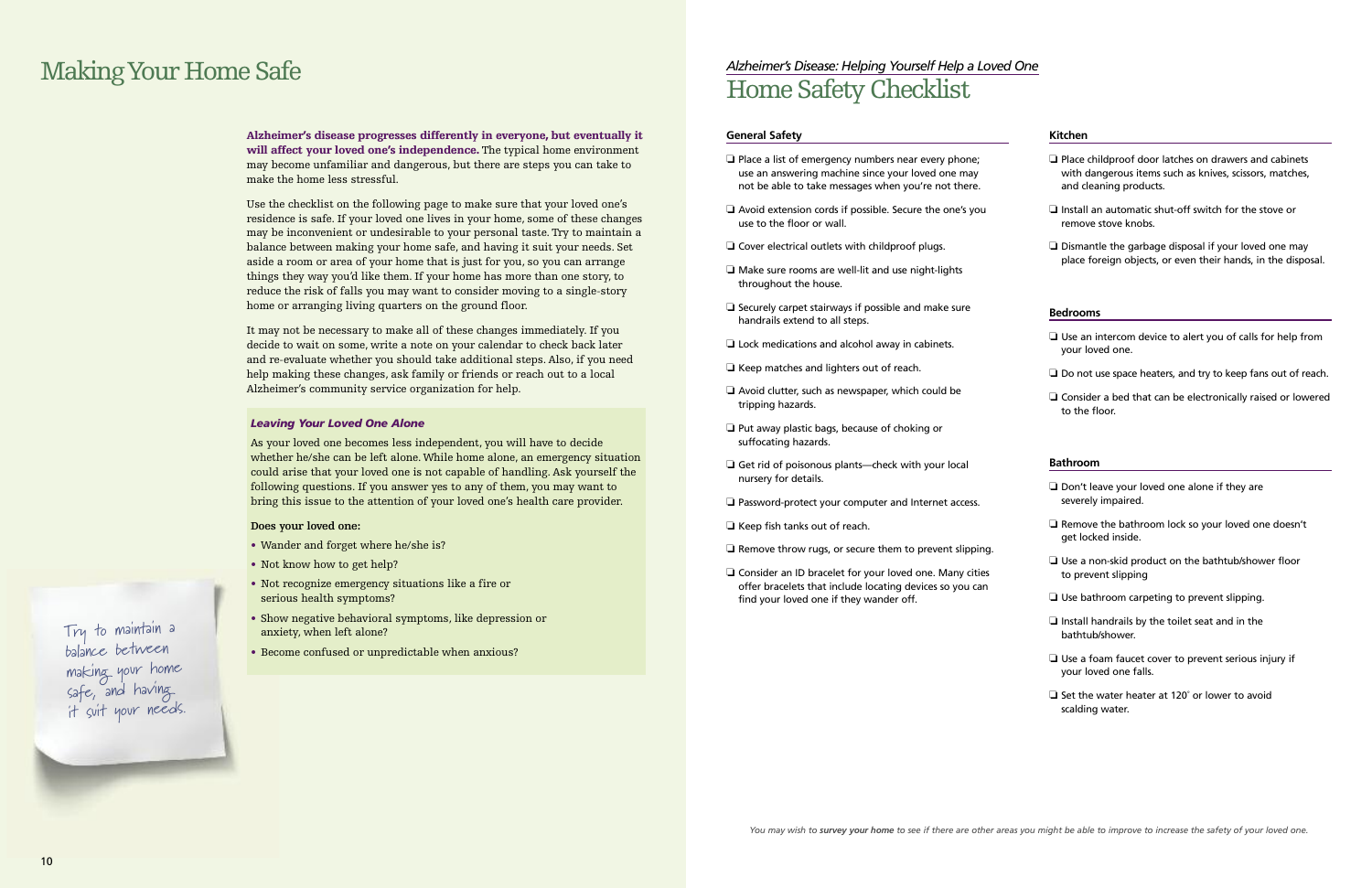### <span id="page-7-0"></span>Financial & Legal Planning

It's important for you to start this process early.

### *Alzheimer's Disease: Helping Yourself Help a Loved One* Financial & Legal Checklist

By starting the financial and legal planning process now, you can make sure that your loved one is cared for as their diseases progresses. It's important for you to start this process early, because Alzheimer's disease will gradually make it harder for your loved one to participate in planning.

Take the time to sit down with your loved one and talk about finances and legal planning. Keep in mind that this conversation is probably extremely difficult for your loved one. Not only are they discussing their own death, but also giving up financial control—which begins their gradual loss of independence. This conversation could also be hard for you, but remember that it will help you to finance your loved one's care, make well-informed decisions about health care, and honor their wishes when making end-of-life decisions.

The checklist on the following page can help you work through the financial and legal planning process. As the disease progresses, your loved one may hide or misplace these papers. Original copies of documents should be stored in a fire-proof box in your home, and/or a safety deposit box. If you need additional help, use the list of resources below:

### *Find Benefits*

### **BenefitsCheckUp®**

*www.benefitscheckup.org A free service provided by the National Council on aging that matches seniors with appropriate state and federal assistance programs.*

**Department of Veterans Affairs** *www.va.gov* (800) 827-1000

**Medicare** *www.medicare.gov* (800) 633-4227

**Social Security Administration** *www.ssa.gov* (800) 772-1213

**Together Rx Access** *www.TogetherRxAccess.com* (800) 250-2839 *Provides a free savings card for eligible individuals without prescription drug coverage.*

#### *Find Local Professional Assistance*

**Agency on Aging** *www.eldercare.gov* (800) 677-1116

**Alzheimer's Association** *www.alz.org* (800) 272-3900

**National Academy of Eldercare Law Attorneys** *www.naela.com*

*Learn More About Insurance Options*

**America's Health Insurance Plans** *www.healthdecisions.org*

### *Other Resources*

**Alzheimer's Association** *www.alz.org* (800) 272-3900

**Family Caregiver Alliance of Aging www.caregiver.org** (800) 445-8106

**National Institute on Aging www.nia.nih.gov** (800) 438-4380

#### **Finances**

- ❏ **Take inventory.** Locate and review financial documents and assess your loved one's financial situation. Documents to look for include:
- Monthly bills
- Financial statements (savings, checking, brokerage, investments)
- Debts & liabilities (credit cards, loans, etc.)
- Mortgage paperwork
- Insurance policies (life, disability, health, long-term care, etc.)
- Pension and retirement paperwork
- Social security or other benefit summaries
- Property deeds
- ❏ **Determine your role.** Will you be paying bills, handling insurance claims, managing paperwork, filing tax returns, etc.? Will you need to help finance the care of your loved one?
- ❏ **Review your financial situation.** If you will be providing financial assistance, be sure to take inventory of your own assets. If necessary, increase your insurance coverage in the event that something happens to you.
- ❏ **Estimate costs.** Put together a list of short-term and long-term costs, including: healthcare, insurance, housing, personal care supplies, ongoing medical treatments, prescriptions, adult day care services, and in-home services.
- ❏ **Explore insurance and other benefits.** In addition to health insurance benefits, your loved one may be eligible for other assistance including Medicare (if over 65), Medicaid, Social Security, and veterans' benefits. You should also learn about your eligibility for tax deductions and credits as a caregiver. Make sure you appeal if you feel insurance benefits have been unfairly denied.
- ❏ **Consult a financial advisor.** They can help you identify resources, address tax issues, and make good investments.

### **Legal Documents**

- ❏ **Take inventory.** Locate and review legal documents, including:
- *Will:* Records your loved one's wishes for distributing their possessions and estate when they die.
- *Living will:* Records your loved one's wishes for their end-of life care.
- *Durable power of attorney—estate & financial management:* Appoints someone to make financial decisions when your loved one no longer can.
- *Durable power of attorney—health care:* Appoints someone to make health care decisions when your loved one no longer can.
- *Do not resuscitate form:* Instructs health care professionals not to perform certain life-saving measures if your loved one doesn't want them.
- ❏ **Determine your role.** If you are going to handle your loved one's finances or health care decisions, make sure they designate you in their durable power of attorney.
- ❏ **Consult an Eldercare or Estate attorney.** Legal advisors can help you with estate planning and creating documents such as a will or power of attorney.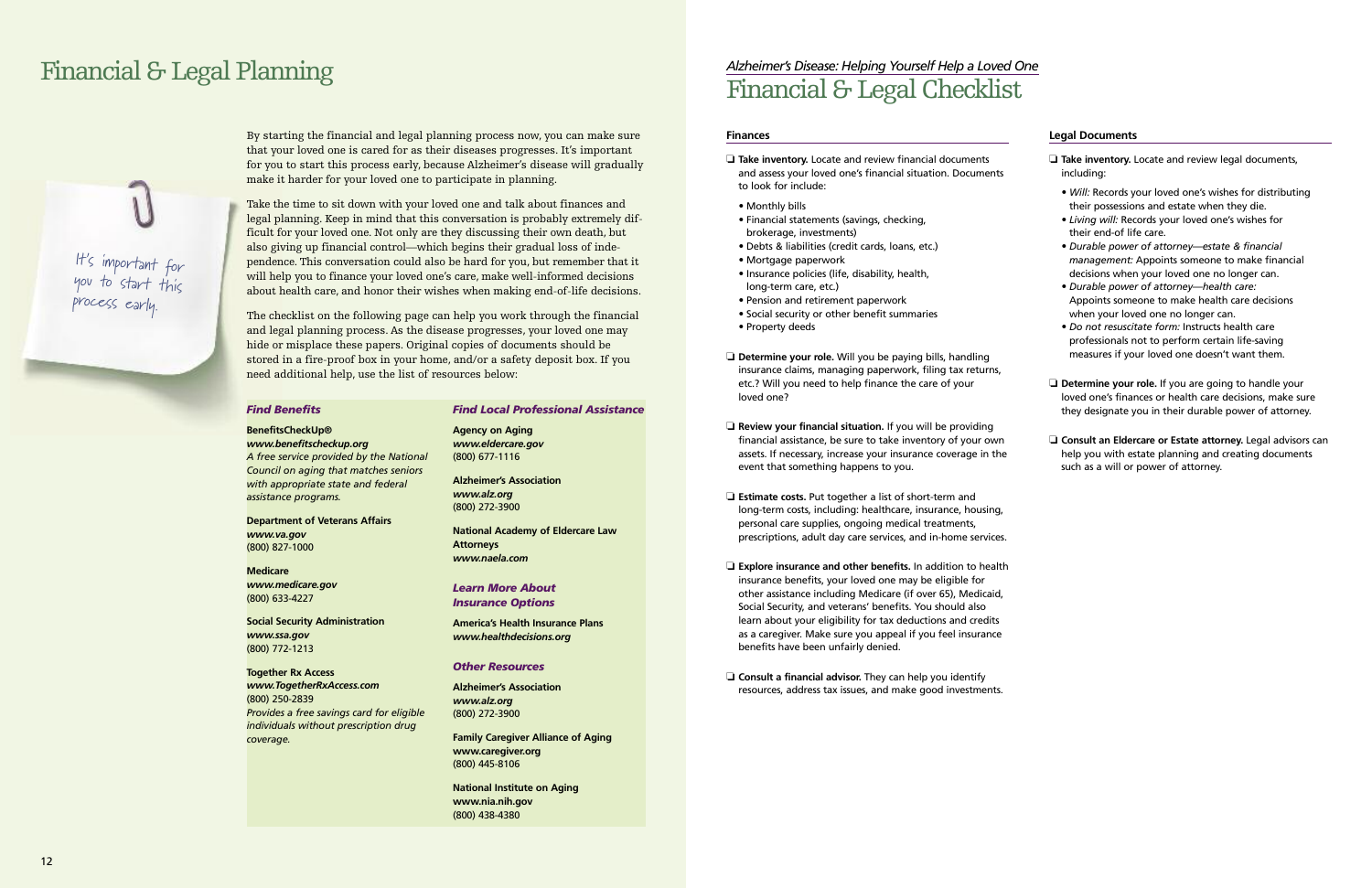### *Alzheimer's Disease: Helping Yourself Help a Loved One* My Personal Schedule

**As Alzheimer's disease progresses, your loved one will need more and**

**more care.** While you may feel that you don't have time to think about yourself, it is important to remember your own health and well-being. By exercising, thinking about your health, and giving yourself time to relax, you will stay healthier and be able to spend more time with your loved one.

Use the log on the following page to keep track of your own appointments and leisure activities. Include health care appointments, exercise schedule, social engagements, etc. Challenge yourself to find a few hours each week that are just for you. Use the log to record the event and any hurdles that kept you from it. Identifying these challenges allows you to adjust your schedule in the future by finding a time that works better.

### *Accept Offers of Help When Needed*

Caregiving is one of a number of responsibilities in your life. Create a network of caring and responsible people who can help you when you need it. More information can be found in the Forming Your Support Network section of this workbook.

### *Schedule Your Own Health Care Appointments*

Stay on top of your own regularly scheduled check-ups. If you have someone who can take care of your loved one while you are gone, you may want to schedule multiple appointments close together to make the most of your time.

### *Stay Fit and Relaxed*

Try to work in cardiovascular exercise as well as more relaxing exercises such as pilates or yoga. Here are some tips that can help you incorporate a workout into your busy schedule:

- **Workout Early**—research shows that morning exercisers tend to stick to their schedule better than others.
- **Break it up**—the daily recommended 30 minutes of exercise (5 days a week) can be broken up into smaller chunks throughout the day. Keep a pair of athletic shoes in your car in case you have extra time while you're away from home.
- **Step swiftly**—quicken the pace when doing chores.You'll finish faster and get some exercise.
- **Use your TV time**—lift weights or use stationary equipment while you watch TV.
- **Join a club**—scheduling a sports class with a friend can help you get out the door each week.
- **Write it down**—add consistency and motivation to your exercise program by keeping a log of what you have accomplished.
- **Do something for you**—Look for other fun activities that interest you, such as art classes. Social activities are also good for your emotional health.

| Week 1                                                  |  |
|---------------------------------------------------------|--|
|                                                         |  |
| Able to keep appt./task? $\Box$ Yes $\Box$ No           |  |
| Able to keep appt./task? $\Box$ Yes $\Box$ No           |  |
|                                                         |  |
|                                                         |  |
| Able to keep appt./task? J Yes J No                     |  |
|                                                         |  |
| Able to keep appt./task? $\Box$ Yes $\Box$ No           |  |
|                                                         |  |
|                                                         |  |
| Able to keep appt./task? $\Box$ Yes $\Box$ No           |  |
|                                                         |  |
| Able to keep appt./task? $\Box$ Yes $\Box$ No           |  |
|                                                         |  |
| Week 4                                                  |  |
|                                                         |  |
| Able to keep appt./task? $\Box$ Yes $\Box$ No           |  |
|                                                         |  |
| Able to keep appt./task? $\Box$ Yes $\Box$ No<br>Notes: |  |

\_\_\_\_\_\_\_\_\_\_\_\_\_\_\_\_\_\_\_\_\_\_\_\_\_\_\_\_\_\_\_\_\_\_\_\_\_\_\_\_\_\_\_\_\_\_\_\_\_\_\_\_\_\_\_\_\_\_\_\_\_\_\_\_\_\_\_\_\_\_\_\_\_\_\_\_\_\_\_\_\_\_\_\_\_\_\_\_\_\_\_\_\_\_\_\_\_\_\_\_\_\_\_\_\_\_\_\_\_\_\_\_\_\_\_\_\_\_\_\_\_\_\_\_\_\_

# <span id="page-8-0"></span>Taking Care of Yourself

*Caregiving that demands all of you requires a perspective that says, "This is one part of my life."The other parts of you need attention: affection and nurturing; positive feedback from family and friends; time off; and self-care that includes rest, good nutrition, exercise, and routine consultation with your physician.*

*Lessons Learned— Shared Experiences in Coping*

*Feel free to make copies of this worksheet. You may also print new copies at www.agingresearch.org.*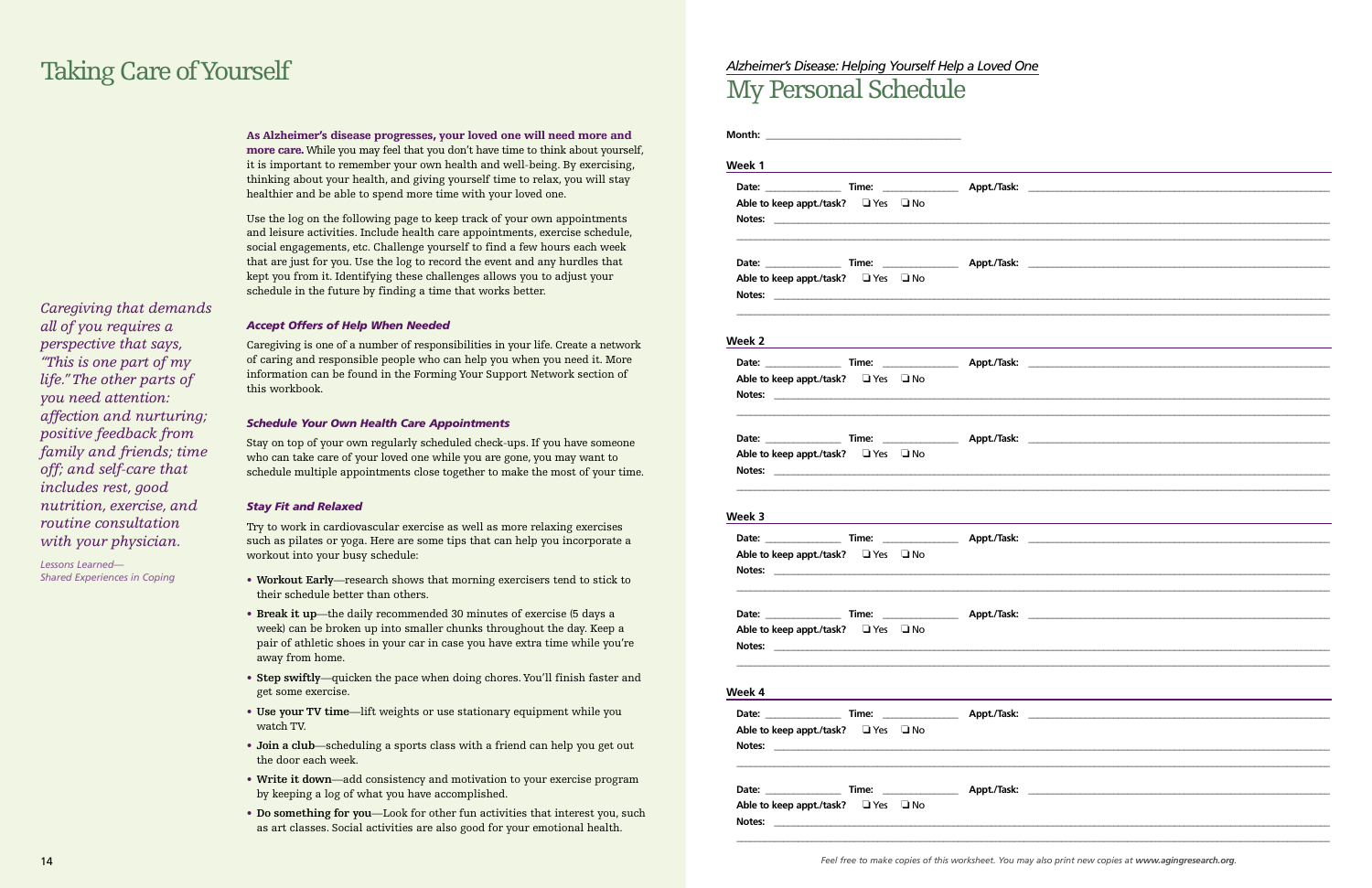## <span id="page-9-0"></span>Forming Your Support Network

**A support network can help you accomplish your tasks as a caregiver by offering physical and emotional assistance.** Look for support through family, friends, and the community. Use the worksheet on the following page to record these key contacts as well as those from your loved one's health care team. If you keep contact information in one place, it can be easily accessible for you and anyone who may need it.

Key contacts you may want to include are family, friends, primary care physician, neurologist, psychiatrist, pharmacist, local hospital, accountant, insurance agent, and eldercare attorney. It is a good idea to highlight emergency numbers so they are easier to read. In the notes section, record anything specific that may be helpful when contacting an individual. For example, record tasks that family members and friends have offered to help with, or additional phone numbers for a certain contact and when they are available at each number.

### *Join a Support Group*

A support group connects you with others in your community who are going through a similar situation. It's a good way to learn caregiving tips and share any concerns you may have about your loved one. Go to *www.alz.org/we\_can\_help\_caresource.asp* to learn more*.*

### *Reach Out to Family and Friends*

When friends and family offer to help—keep track of their offers. Even if you can handle everything now, you may need help in the future. Remember that it's OK to accept help!

### *Find Outside Support*

You may need help and advice from others besides family and friends.The following resources can help you find community associations, financial help, adult day care centers, nursing homes, physicians and other organizations in your area: *www.alzinfo.org/providers/doctor.aspx*; *www.aplaceformom.com/.*

### *Become an Advocate*

There are many ways you can help as an advocate for Alzheimer's. No matter what kind of support you would like to give, this resource can help you get started: *www.alz.org/join\_the\_cause\_advocacy.asp*.

### *Alzheimer's Disease: Helping Yourself Help a Loved One* **Key Phone Numbers**

| <b>Name</b> | <b>Phone Number(s)</b> | Relationship to Loved One | <b>Notes</b> |
|-------------|------------------------|---------------------------|--------------|
|             |                        |                           |              |
|             |                        |                           |              |
|             |                        |                           |              |
|             |                        |                           |              |
|             |                        |                           |              |
|             |                        |                           |              |
|             |                        |                           |              |
|             |                        |                           |              |
|             |                        |                           |              |
|             |                        |                           |              |
|             |                        |                           |              |
|             |                        |                           |              |
|             |                        |                           |              |
|             |                        |                           |              |
|             |                        |                           |              |
|             |                        |                           |              |
|             |                        |                           |              |
|             |                        |                           |              |
|             |                        |                           |              |
|             |                        |                           |              |

*"At the first meeting of the support group…I knew God had finally answered my prayer. These were all my sisters and they were so smart. No problem was too big for them. They don't mind if I cry, laugh, or even swear over a problem. They are still there for me…"*

*– Betty M. Lessons Learned— Shared Experiences in Coping*